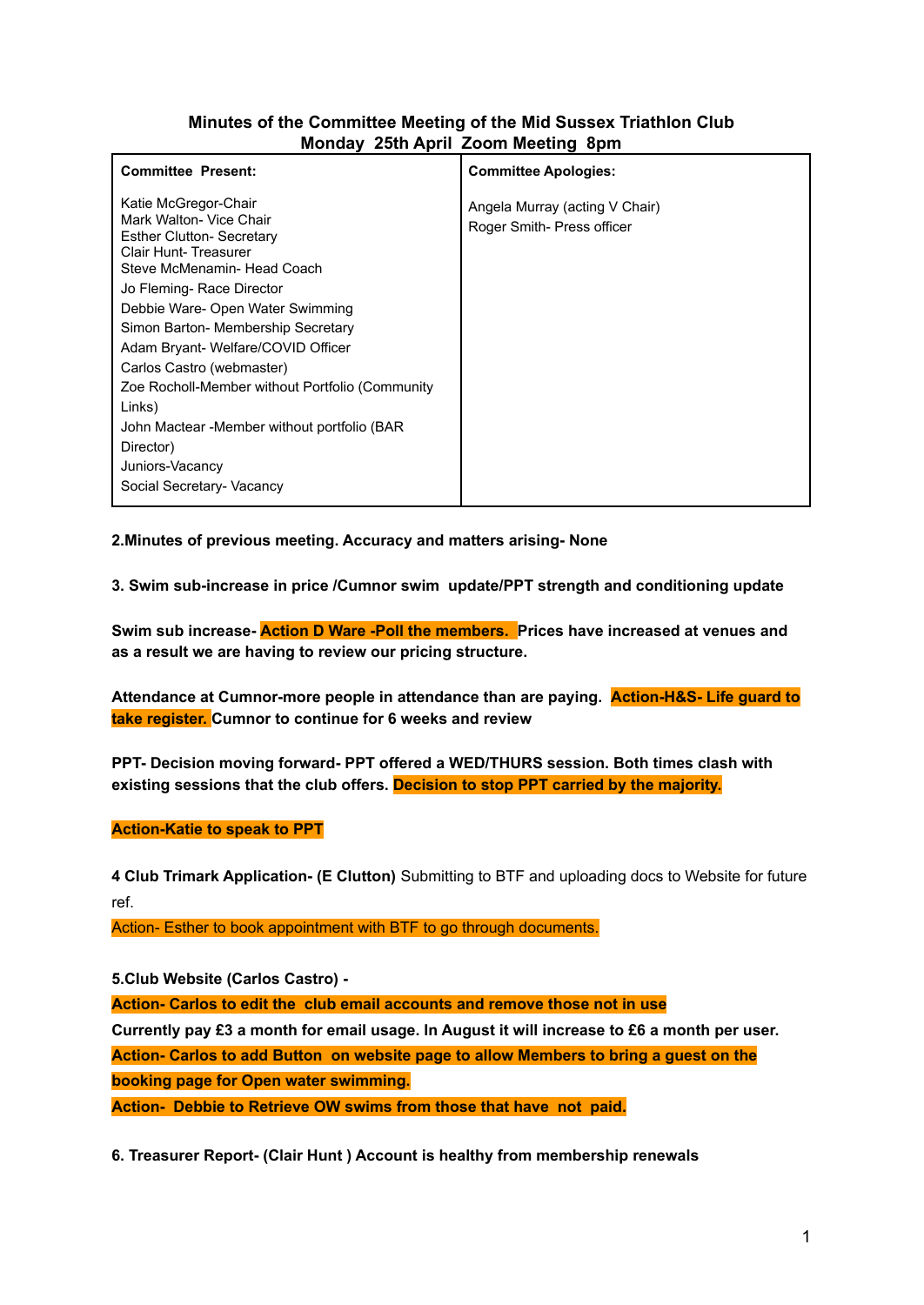**7.Coaching and Training Matters- (Steve Mcmenamin)**

**Spin- Time amended - to start an hour earlier on May 11th at 7.30pm**

**Ardingly swim to halt as the club transitions to OW swimming.**

**Action- Steve to put an email out to club members. Regarding low Cumnor swim numbers and low spin numbers.**

**Spin -minimum of 5 to be viable . Cumnor - To be reviewed.**

### **8.Open Water Swimming (Debbie Ware)**

Rate per swim has gone up to £6.50 from the Activity centre. Swim fee stays a £4. This is still **good value compared to other local offerings that are priced between £5-£9. Which also come with a joining membership attached.**

**All swimmers to do spotter and kayak duty viewed online at Dutyman. Emails sent. 88 members have paid up to take part in the Open Water swimming.**

**9.Club Race (Jo Fleming ) Planning is going well. Marketing team is going well. Sponsorship is quite low. All section heads replaced. Jon Clark has been organising volunteers and the medals have arrived. Familiarisation day 22nd May 8.30 am.**

**Action- Jon Clark to organise 60/70 volunteers.**

**Action- Adam to race the bike course to risk assess**

#### **10.Membership (Simon Barton)**

39 have renewed swim subs for the summer and 9 have renewed for the following season. Membership 177 last season . Currently at 111. 63 potential renewals. EA affiliation paid. Action- Simon to contact potential EA members to renew and to ensure coaches are affiliated.

## **11. Welfare (A Bryant )**

**Nothing to report. The club is still looking for 2 new Welfare Officers to join the committee.**

**12. Events (Duathlon/Trifest/BAR) -John Mactear - Club BAR is ongoing and being updated.**

13. **Press and Community Links- R Smith and Zoe Roscholl.** Social Media coverage/Community strategy.

#### **14 Kit - (Mark Walton) Hoodies audit- XL - 6, M-14, s-2 xs-1 Coach L-1.**

15. Juniors . Ardingly Junior event is in the diary for 23rd July 2022.Booking is with Mike Sinfield at